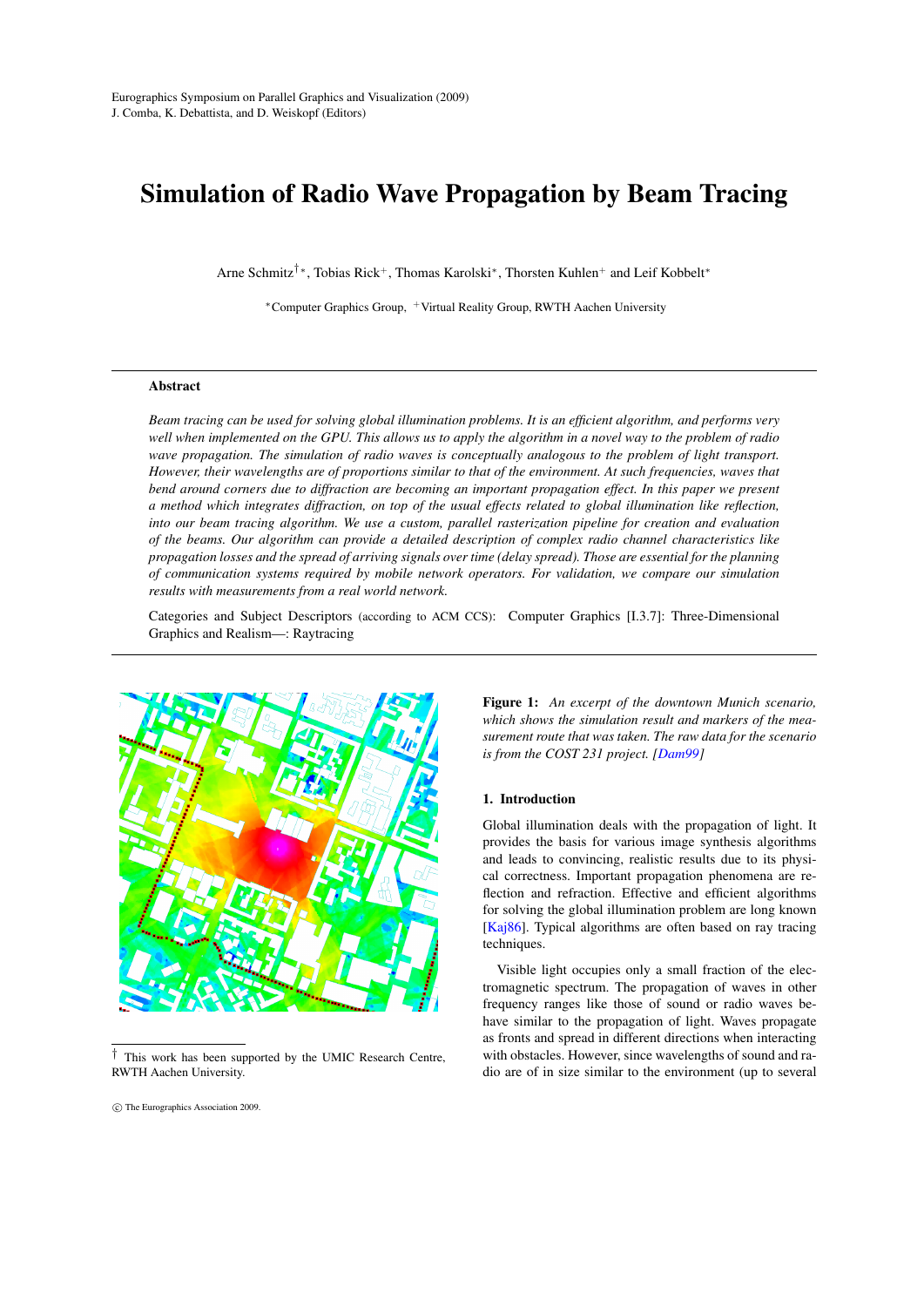meters), the effect of waves bending around corners (diffraction) is becoming important. Telecommunications systems for instance use carrier frequencies with wavelengths ranging from several meters to kilometers. Noticeable delays or echos are produced when multiple wavefronts with different travel times due to multiple propagation paths arrive at the same location. This effect is recorded in so called delay spread histograms.

In this paper we present two main contributions. First of all we developed a novel method for the efficient computation of complex radio channel characteristics by combining concepts of both electromagnetic principles and computer graphics. We apply and extend common principles of computer graphics, such as beam tracing, rasterization and general purpose GPU programming to simulate effects like diffraction that have a significant influence on the propagation behavior of radio waves. Second, we implemented a subset of a rasterization pipeline purely in software on the CUDA platform. We did this, since the OpenGL pipeline does not offer the flexibility needed to compute the 3D delay spread histograms.

We target at the propagation of radio waves of common mobile communication systems, which are in the range of several hundred MHz up to a few GHz. The knowledge of detailed radio channel characteristics is an essential requirement in the design of future communication systems. Multiple propagation paths give rise to signal fluctuations and additional propagation losses. A receiver has to deal with the arrival of signals coming from multiple directions which are spread over time. The so-called delay spread is therefore of great interest in order to provide lower and upper bounds for the lengths of incoming signals to avoid inter-symbol interference.

Both global illumination and radio wave propagation algorithms often rely on ray tracing techniques. However, high quality solutions often come at the cost of excessively high computation times. The prediction of the propagation behavior of radio waves in a common urban scenario can take from minutes up to hours. Excessive computation times still prevent the large scale deployment of exact propagation algorithms in the wireless communications community since a huge number of computations are required for the simulation of radio networks.

Therefore, we consider the reduction of computation time for radio propagation algorithms to be an important research challenge which we want to address in this paper. We show how to compute the delay spread histogram in an efficient and accurate manner, which was not possible before. We obtain a significant speedup by the following concept. Rather than tracing individual rays, the use of beams has the advantage that less undersampling occurs, since the beams represent a continuous bundle of propagation rays, which was also noted by Lehnert [\[Leh93\]](#page-7-1). Furthermore, we implemented the algorithm on the NVIDIA CUDA platform, since our al-

gorithm is highly parallel in nature and as thus can utilize massively parallel compute platforms. There are a number of similar technologies emerging, apart from CUDA. For example the Larrabee platform is conceptually similar as shown in [\[SCS](#page-7-2)<sup>\*</sup>08]. On that particular system the OpenGL pipeline is done entirely in software. Our approach uses a similar technique, implementing a subset of a standard rasterization pipeline.

The basic idea of our algorithm is to generate beams that emanate from a radiation source, and split those beams by a rasterization step, recursively creating new secondary beams. Beams are evaluated by a second rasterization step, which produces a 2D field strength map and a 3D delay spread map. All raster operations are implemented solely in CUDA, utilizing the parallel nature of the platform.

Common input data for radio wave propagation algorithms is a building database where a building is usually described by its polygonal outline and one height value for the roof. We refer to this description as 2.5 dimensional. An extension of the algorithm to full 3D is planned as future work, which will essentially enable the computation of indoor wave propagation as well.

# 2. Related Work

Classical ray tracing was introduced by Whitted [\[Whi80\]](#page-7-3). Since then it has been successfully applied and extended in numerous publications in order to compute global illumination effects based on geometrical optics. There are various publications that focus on mapping global illumination algorithms onto the GPU, which include, but are not limited to, Horn [\[HSHH07\]](#page-7-4), Carr [\[CHCH06\]](#page-6-1) and Dachsbacher [\[DSDD07\]](#page-6-2). Global illumination techniques have been used for different problems before, e.g., for sound rendering. Notable here are the works of Tsingos [\[TFNC01,](#page-7-5) [TGD04\]](#page-7-6) and Funkhouser [\[FMC99\]](#page-6-3).

Global illumination and radio wave propagation are essentially the same problem statement, although they differ slightly in the kind of optical effects that are simulated. Diffraction and interference for example are usually left out of global illumination, due to the subtlety of the effect. But some works like Stam [\[Sta99\]](#page-7-7) and Tsingos et al. [\[TFNC01\]](#page-7-5) do incorporate these effects. However, the ba-sic rendering equation, as formulated by Kajiya [\[Kaj86\]](#page-7-0), still holds for radio wave propagation and can be used almost as is. In [\[ITY91\]](#page-7-8) Ikegami showed that ray tracing is also an excellent technique for estimating radio propagation losses. Based on ray tracing algorithms, Schaubach [\[SIR92\]](#page-7-9), Schmitz [\[SK06\]](#page-7-10) and Kim [\[KGI](#page-7-11)<sup>\*99</sup>] state that their predicted path loss values were generally within 4 to 8 dB of the measured path loss. Such predictions are considered to be of very high accuracy.

The idea of ray tracing can be extended to the concept of beams, which are a continuum of rays. Beam tracing was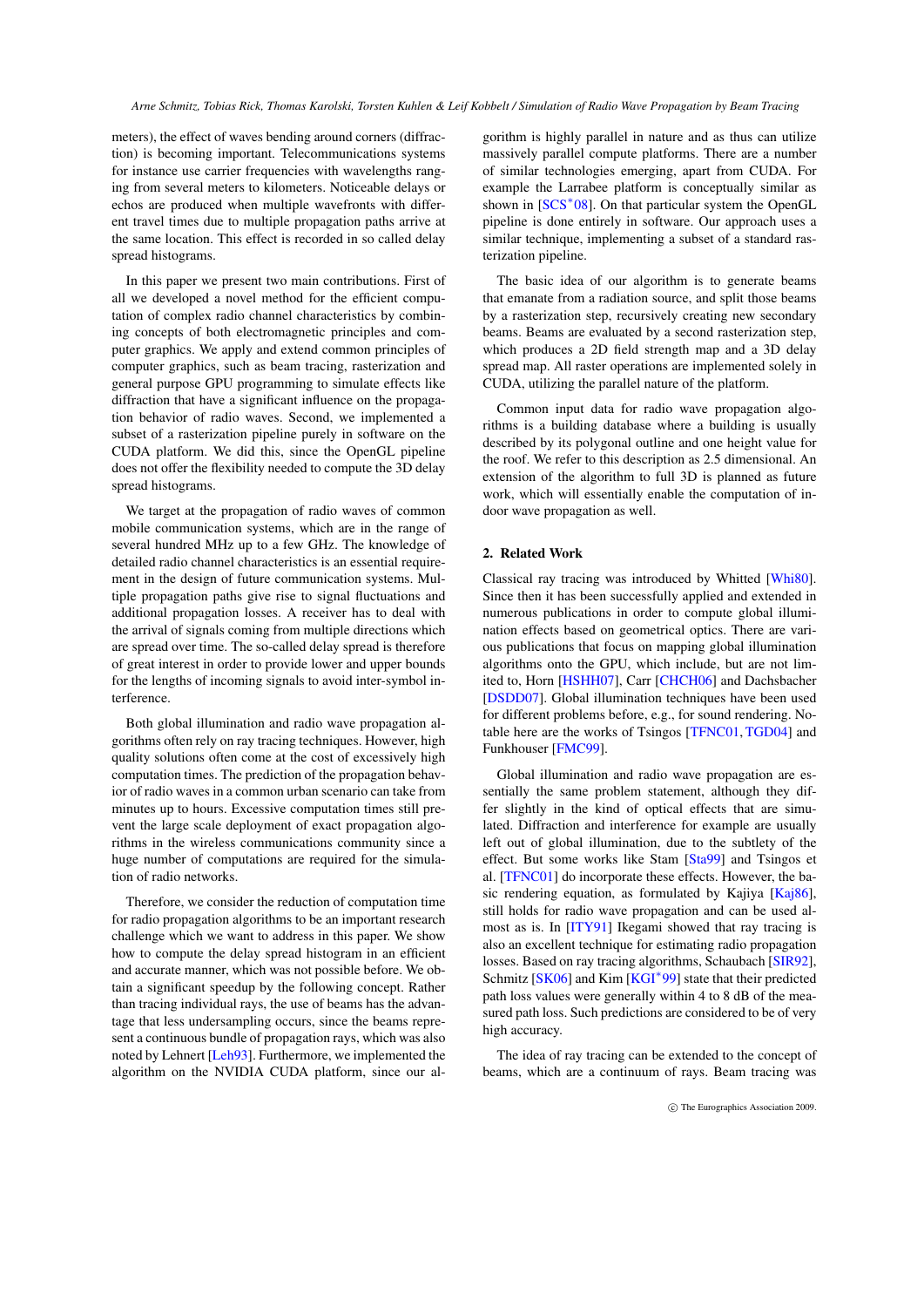introduced by Heckbert and Hanrahan [\[HH84\]](#page-6-4). It reduces intersection tests, as well as overcomes sampling problems, since ray samples tend to become too sparse or too dense. Many more works have been published in this area, which also concentrated on realtime rendering [\[ORM07\]](#page-7-12), or nongraphical applications such as audio rendering [\[FMC99\]](#page-6-3).

However, our approach takes the beam tracing idea to a different level of applications, not simulating light, but the radiation of different radio frequency bands. In combination with our novel data structures and an efficient implementation using general purpose GPU programming, this allows us to calculate field attenuation and delay spread at the same time with high accuracy and in a speed not possible before. Similar to our approach is the work by Rajkumar et al. [\[RNFR96\]](#page-7-13), who also used a form of beam tracing for wave propagation, but determines visibility differently. Furthermore, Rick et.al. presented an GPU-based approach to radio wave propagation in Catrein [\[CRR07\]](#page-6-5) and Rick [\[RM07\]](#page-7-14). They trace propagation paths in a discrete fashion by repeated rasterization of line-of-sight regions. By restricting computations to the strongest path only, propagation predictions are delivered at interactive rates. However, since only the mean received signal strength is computed, multipath effects, which are an essential requirement for delay spread estimations, are completely neglected. This is not the case with our algorithm. Besides basic propagation losses, advanced channel characteristics like the delay spread are computed at a considerably reduced run time.

# 3. Overview

Our approach allows to rapidly and accurately compute two important aspects of radio wave propagation: the field strength and a delay spread histogram at arbitrary points in the scene.

The algorithm consists of two parts. Building a beam hierarchy that describes the propagation of the electromagnetic radiation, and the evaluation of radio field properties based on this beam hierarchy.

The tracing algorithm relies on a small rendering pipeline similar to OpenGL, but implemented in CUDA, to determine the split positions inside of each beam. For efficiency, unnecessary geometry is clipped away by the use of a quadtree that is intersected with the beam. The pseudo code of the tracing algorithm is as follows:

```
1. Build scene geometry quadtree
2. Trace initial beams from source
```
- 1 Clip scene against beam using quadtree
- 
- 2 Split beam according to visible geometry 3 Generate reflected, refracted and
- diffracted beams
- 4 Update signal time and attenuation for beam
- 5 Trace recursively

c The Eurographics Association 2009.

The evaluation of the generated beams also uses a simplified rasterization pipeline, which accumulates the beam attenuation and the delay into 2D and 3D framebuffers. The pseudo code of the evaluation algorithm is thus:

```
1. Iterate over all beams
 1 Rasterize beam attenuation into 2D array
 2 Rasterize beam delay into 3D histogram
```
## 4. The Algorithm

The following sections describe the beam tracing algorithm, which heavily relies on our rasterization engine, which is a subset of a standard rendering pipeline. It is implemented in CUDA, and consists of transformation, clipping and rasterization steps. All steps are implemented in software only, and fully parallelized. The advantage is especially visible in arbitrarily sized framebuffers being supported, and also 3D framebuffers, which are needed for the computation of the delay spread histogram. As mentioned earlier, the implementation of such pipelines in software becomes ever more important with the advent of CPU and GPU architectures containing dozens of general purpose programming cores, instead of fixed function graphics pipelines.

## 4.1. Beam Tracing

A beam in 2D is defined as a quad. It represents a bundle of rays emanating from an edge, which might be degenerate in the case of a point radiation source, in which case the beam is equivalent to a triangle. Each beam carries information about signal travel time, for later evaluation of the path loss and delay spread. Our algorithm generates recursively a beam hierarchy, beginning at a radiation source. Beams are reflected, refracted and also diffracted at surface boundaries. A beam might be infinite at one end, if it does not intersect any geometry at all, or it might be finite, if it intersects the geometry of the scene.

The beam is constructed from four edges (compare Fig. [2\)](#page-3-0). The two edges  $e_1$  and  $e_2$  are forming the beam-cone. If the beam was created due to a reflection on a building wall, it will have another edge *i* that coincides with the wall. We call this the image plane of the beam. This will actually be the image plane of the viewing frustum during the beam splitting step. The last edge lies virtually at infinity for beams that do not get split, or it coincides with a part of a wall for beams that have hit some part of the geometry.

## 4.1.1. Clipping Geometry Against the Beam

For our approach we mainly use two data structures. A quad tree for accelerating the intersection of beams with the scene geometry, and the beam hierarchy, which describes the propagation paths the electromagnetic radiation may take.

When a beam is formed, it has to be intersected with the scene geometry in order to recursively spawn new beams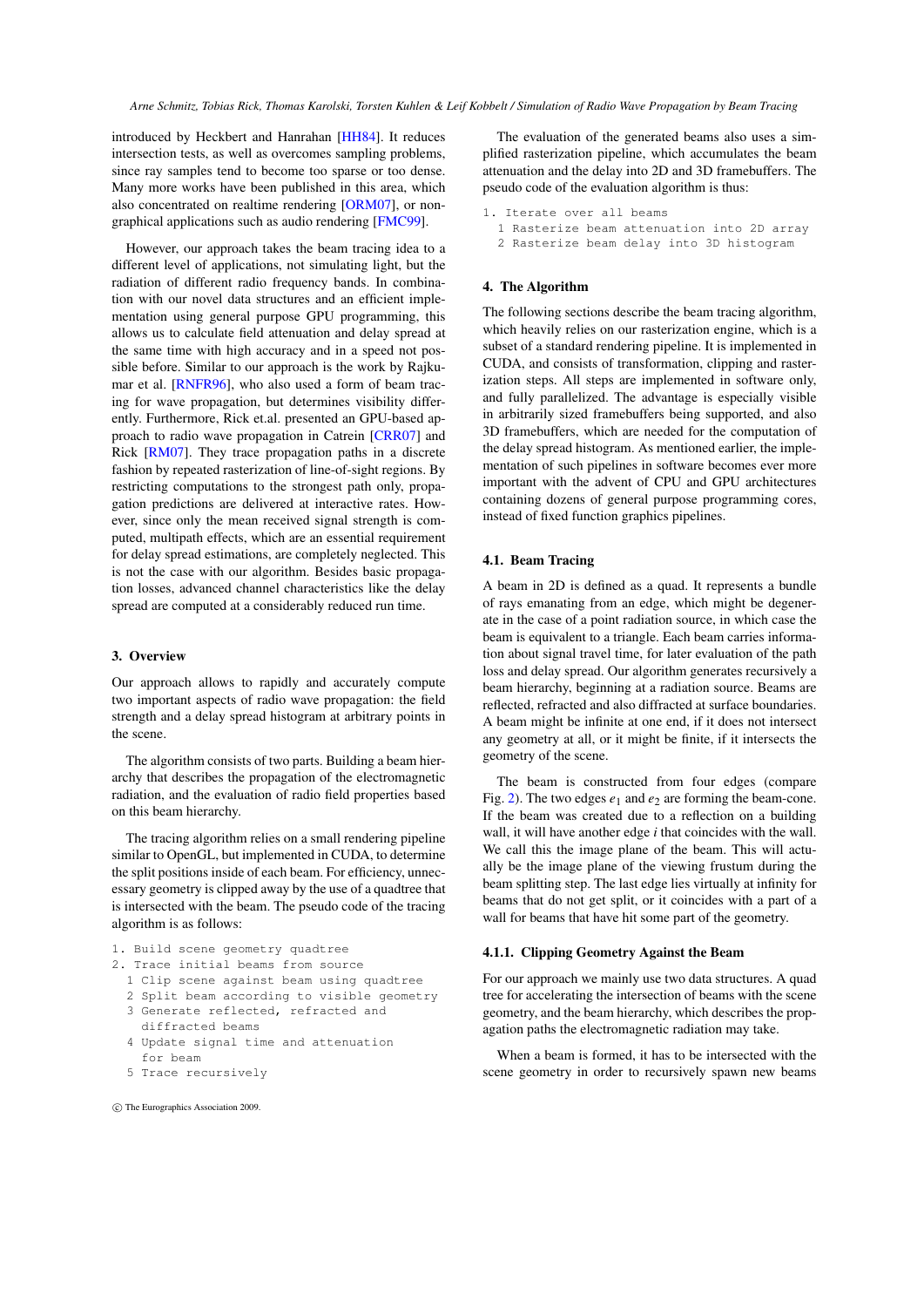*Arne Schmitz, Tobias Rick, Thomas Karolski, Torsten Kuhlen & Leif Kobbelt / Simulation of Radio Wave Propagation by Beam Tracing*



<span id="page-3-1"></span>Figure 3: *(a) A beam is created and intersected with the geometry. (b) The beam is split into child-beams, according to the intersections. (c) Reflection edges are identified, and the old beam origin is reflected at those edges, constructing reflected beams. (d) In the same manner diffraction beams are generated at silhouette edges.*



<span id="page-3-0"></span>Figure 2: *A beam is defined by four edges. The two edges e*<sup>1</sup> *and e*<sup>2</sup> *form a quadrilateral whose baseline i we call the image plane of the beam. The point o is the (virtual) origin of the beam.* A ray  $r = o + \lambda d$  is constructed through the *image plane and intersected with the face* {*a*,*b*} *which was identified in the beam framebuffer.*

that in turn will form reflected and transmitted beams. The intersection is done by enumerating all quad-tree nodes that the beam overlaps with. This helps to cull away all unnecessary geometry from the computation.

## 4.1.2. Splitting the Beam

For fast and easy splitting of the beam into new sub-beams, we simply render the geometry contained in the beam into a 2D frame buffer, containing IDs for the geometric faces and an associated depth buffer. Since beams tend to become very thin after a small number of interactions, only few faces have to be rasterized.

When the faces that are hit have been identified, one has to compute exact intersection points of the beam with the wall. Given a beam as in Fig. [2,](#page-3-0) a ray  $r = o + \lambda d$  from the beam origin *o* to the first rasterized intersection point of the beam with a face, and finally the face  $f = \{a,b\}$ , we can compute the intersection point  $p = (x, y)^T$ , by solving the two following equations:



<span id="page-3-2"></span>Figure 4: *(a) Diffraction beam in blue and (b) propagation path due to diffraction at building edge in green.*

 $\bigg\}$  $\overline{\phantom{a}}$  $\overline{\phantom{a}}$  $\overline{\phantom{a}}$  $\overline{\phantom{a}}$  $\overline{\phantom{a}}$ 

$$
\begin{vmatrix} x & y & 1 \ x_0 & y_0 & 1 \ x_0 + x_d & y_0 + y_d & 1 \ x & y & 1 \ x_d & y_d & 1 \ x_b & y_b & 1 \end{vmatrix} = 0
$$
 (1)  
(1)  
(2)

We ensure that the resulting intersection point lies on the face being intersected, by clamping the newly created beam to the endpoints of the face being tested.

# 4.1.3. Generating Reflected and Diffracted Beams

If a certain recursion depth is not yet reached, we recursively generate reflected and diffracted beams, leading to a beam tree. The reflected beam is very easily constructed by mirroring the beam origin at the wall that the old beam has hit. This is shown in Fig. [3.](#page-3-1) The new beam originates from a virtual source that is constructed by simply mirroring the source of the parent beam at the reflecting face.

Diffraction beams are constructed at silhouette edges of the geometry for every parent beam that has been split at one such edge. The diffraction beam spans the area between the shadow boundary of the parent beam and the backfacing part of the silhouette, also see Fig. [4.](#page-3-2)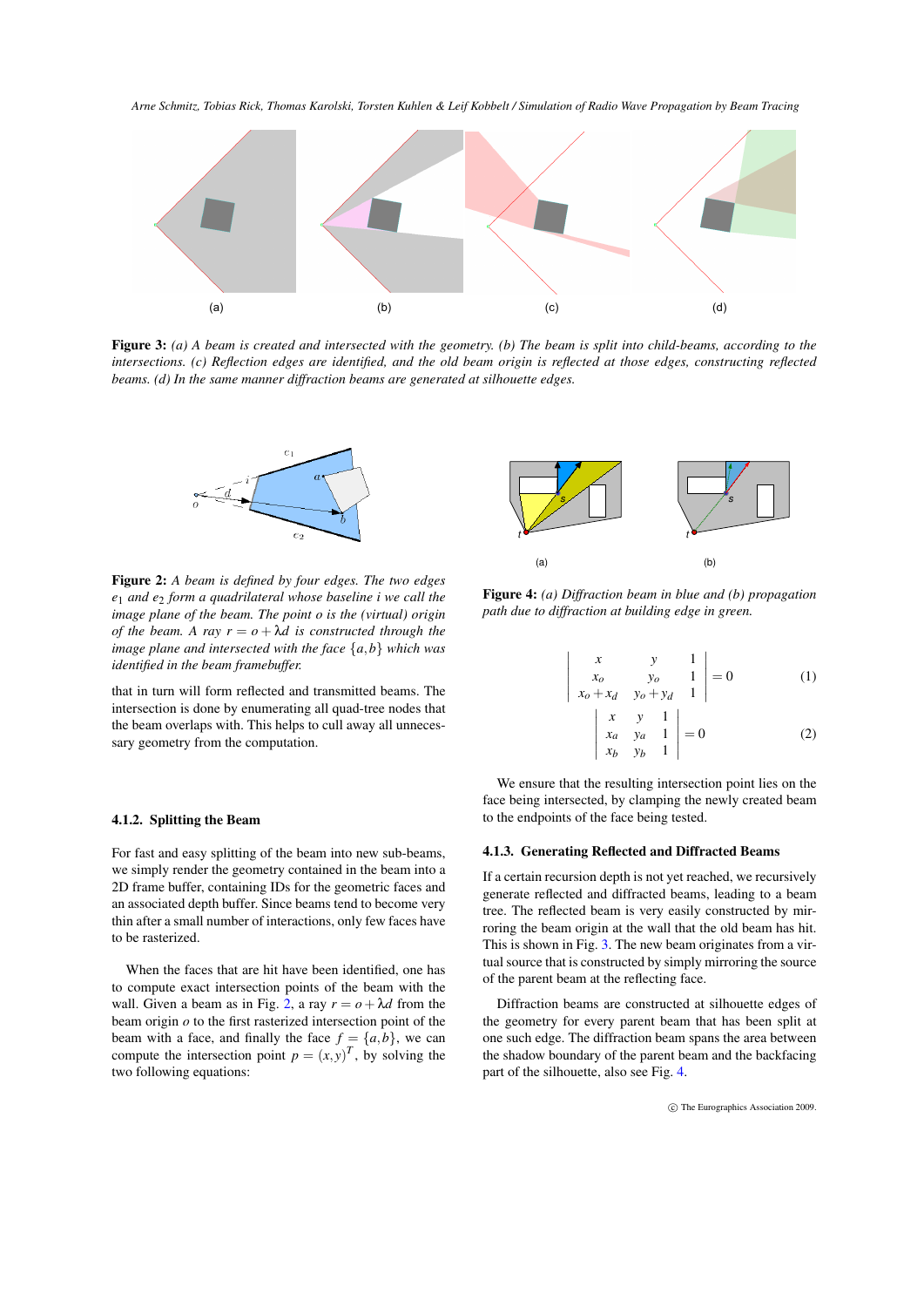*Arne Schmitz, Tobias Rick, Thomas Karolski, Torsten Kuhlen & Leif Kobbelt / Simulation of Radio Wave Propagation by Beam Tracing*

According to the *Geometrical Theory of Diffraction* [\[Kel62\]](#page-7-15) diffracted rays are produced by incident rays which hit edges, corners or vertices of boundary surfaces. Diffracted wave fronts can enter the shadow regions of the objects that are the point of diffraction. The electromagnetic field is assigned to diffracted rays similar as for reflected or transmitted rays. The initial value of the field on a diffracted ray is obtained by multiplying the field of the incident ray by a diffraction coefficient. The actual values are determined by the incident direction and the diffraction direction, wavelength and physical properties (material) of the media at the point of diffraction.

Ray tracing algorithms for radio wave propagation commonly model diffraction effects by tracing a multitude of rays into the respective diffraction cones. This fits well into the concept of beams, see Fig. [4.](#page-3-2)

Note that the beam tree contains two different kinds of beams. At every even level in the tree (starting at level 0), it contains a beam that was spawned by means of reflection or diffraction. Those beams are only evaluated later if they are a leaf in the tree. If, on the other hand, they have children, they have been split. On the odd levels of the tree, there are only beams that were produced by the splitting algorithm. Those beams have to be evaluated always, since they have the sufficient visibility information to represent a valid part of the propagation path. This gives a simple rule for the second part of the algorithm, where the beams are evaluated and the path loss is computed, see Fig. [5](#page-4-0) for an illustration.

#### 4.2. Beam Evaluation

#### 4.2.1. Computing the Attenuation

From global illumination we know the Bidirectional Reflectance Distribution Function (BRDF) denoted by the symbol *fr*. It also exists in the context of radio wave propagation. However, measured BRDFs for wavelengths in the order of centimeters are not known. But many objects and materials in this frequency spectrum are of specular nature anyhow, in this frequency spectrum. [\[Rap95\]](#page-7-16) So we just need to have a scene specific extinction coefficient, which can be estimated or guessed from sparse measurements.

In radio wave propagation, usually the path loss is computed, which is the attenuation of the signal. The most simple model for this is the freespace model, which expresses the path loss in dB:

$$
L_{\text{fp}} = 10n \log_{10} d + C \tag{3}
$$

For the path loss exponent  $n = 2$  and the system loss constant *C* = 0 we get the same attenuation ( $\Phi \sim \frac{1}{d^2}$ ), that is known from global illumination for the attenuation of the flux density with the distance to the light source. In section [4.2.2](#page-4-1) we will further explain how to use this information to compute the final path loss at a specific point.



<span id="page-4-0"></span>Figure 5: *The beam tree structure. Only the bold boxes will be actually rendered in the final rasterization step.*

#### <span id="page-4-1"></span>4.2.2. Evaluating the Beam Hierarchy

After the beam tree has been generated, it has to be evaluated, to generate the final signal strength image, and to compute the delay spread histogram. This is done by traversing the beam tree and rasterizing each beam, accumulating the results in two buffers. See Fig. [5](#page-4-0) for an illustration of the beam tree. Only beams that were created in a split step and those that are leafs of the tree will be rendered and contribute to the final field strength.

The first buffer is a 2D buffer that accumulates the signal strength, and the second buffer is a 3D buffer that contains the delay spread histogram. The algorithm rasterizes each beam, and computes the attenuation and the travel time inside of it. The attenuation is used for computing the final signal strength, and it propagates through the beam-hierarchy and through each beam with the accumulated distance from the radiation source.

Given the set *B* of all beams of the beam tree that lead to an individual beam *b*, we compute the path loss  $L_p(x)$  of a point  $x \in b$ . We accumulate the BRDFs  $f_r$  for each reflection and also take the length of the propagation path into account. It is defined by the distance from  $x$  to the transmitter origin  $t_o$  (eq. to the  $\frac{1}{d^2}$  from global illumination). Hence, the path loss is then defined as:

$$
L_p(x) = \frac{\prod_{b_i \in B} f_r^i}{|x - t_o|^2} \tag{4}
$$

This value can be written directly into a 2D array or framebuffer, using efficient polygon rasterization, implemented on the CUDA device. The accumulated path loss is computed by simply summing all beams into the 2D buffer.

## 4.2.3. Computing the Delay Spread

The path loss and the delay spread are computed at the same time. We use a 3D array for collecting the histogram. Every column in this array represents a discrete delay spread histogram for the given 2D position. When we evaluate (i.e. rasterize) a beam, we compute for each pixel the distance

c The Eurographics Association 2009.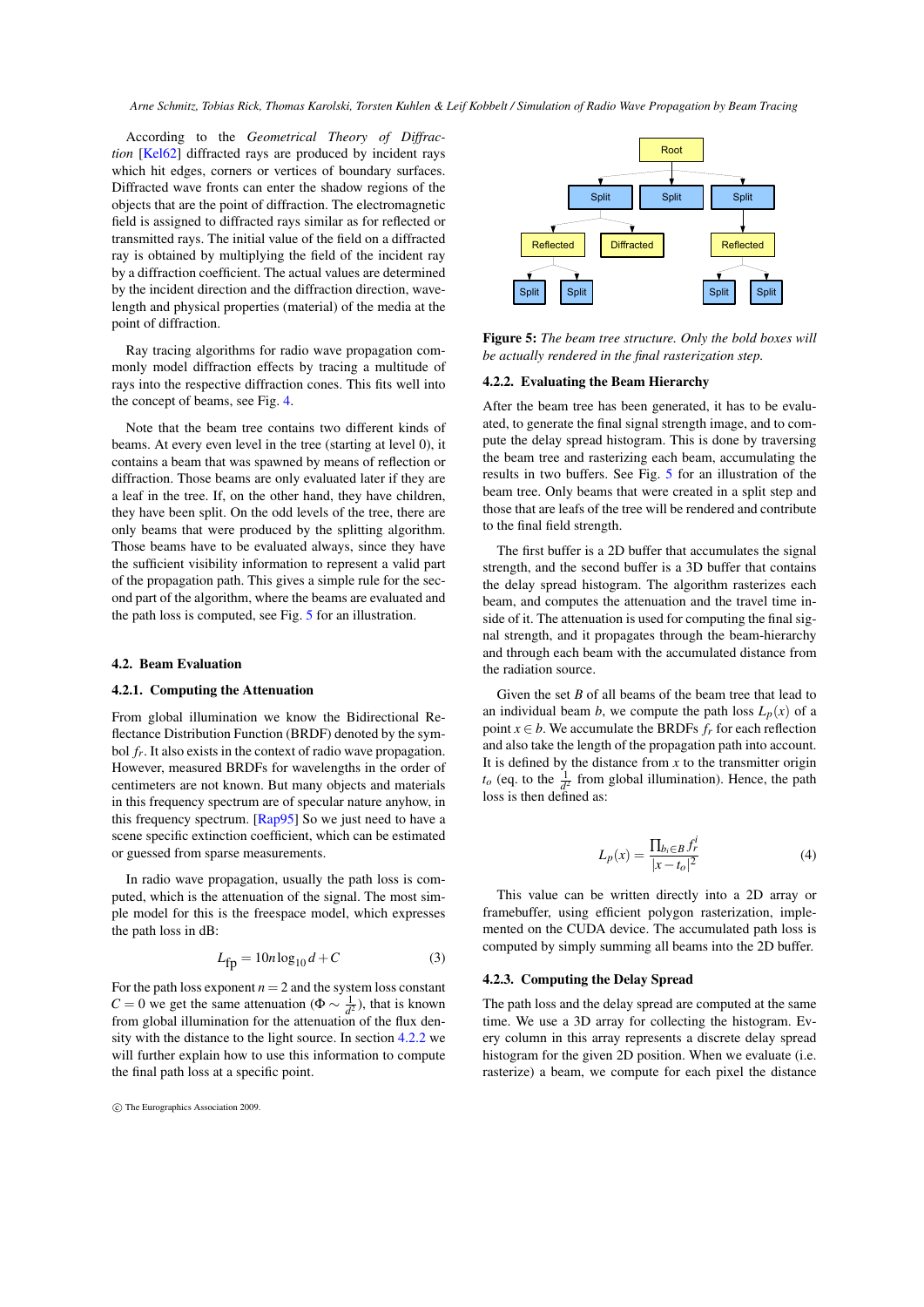*Arne Schmitz, Tobias Rick, Thomas Karolski, Torsten Kuhlen & Leif Kobbelt / Simulation of Radio Wave Propagation by Beam Tracing*

 $d = |x - t_o|$  the signal has travelled so far from its virtual source *to*. This can be mapped to a travelling time, which is approximately  $t = d \cdot c$ , where  $c \approx 299 \cdot 10^6 \frac{m}{s}$ , depending on the optical density of the material. This is then mapped to one of the bins of the histogram and the path loss is added to that bin. Accumulating over all beams gives an accurate estimation of the delay spread at this specific point of the scene.

In our implementation the user can specify all relevant simulation parameters, such as the maximum recursion depth, the transmitter and receiver position, and resolution of the resulting simulation. Feedback is given on the spot, and is often interactive, depending on the scene complexity and number of reflections and diffractions. The evaluation of the delay spread is obviously instantaneous for a static transmitter and a moving receiver, and allows the user to intuitively explore the temporal spreading characteristics of the signal.

# 5. Evaluation

In this section we will take a look at the two most important properties of our algorithm. First we analyze the space and time complexity, and second we evaluate the accuracy, compared to real-world measurements and other works.

## 5.1. Complexity and Performance

The performance of the algorithm depends on several parameters. First of all the complexity of the scene geometry influences the beam splitting algorithm. It is vital to our algorithm that this visibility computation is done on the GPU, since it takes up most of the time in our algorithm. An important aspect to this is to find out the optimum configuration for the chosen platform. In our case, the dimensions of the computing grid on the CUDA device had to be optimized. Experiments showed that for this algorithm 128 threads are the optimal grid size on current devices.

However, the number of recursive reflection and diffraction steps also influences the complexity of the algorithm. In the beginning, we create only one beam in a certain direction, but with every split and reflection, it will spawn a number of additional beams, thus letting the number of beams grow exponentially in the worst case. However, beams tend to get very thin after a few reflections, so that on levels near the bottom of the beam tree there will be only a few children per beam.

Because of this the evaluation of the beam hierarchy becomes linear in the number of beams to be evaluated, as can be seen in Fig. [6,](#page-5-0) and also depends on the spatial resolution of the framebuffer, which can be defined by the user in *m*/pixel. The evaluation itself is a simple polygon rasterization, and has been implemented using CUDA. We chose not to use OpenGL here, because it does not allow to render easily into a 3D texture, which is necessary for the delay spread histogram computation.



<span id="page-5-0"></span>Figure 6: *Performance of our algorithm for varying levels of interactions. Computation complexity grows approximately linearly in the number of reflections.*



<span id="page-5-1"></span>Figure 7: *An excerpt rendering from the Aachen scenario, which contains more than 90k vertices.*

In the Munich scenario (see Fig. 1) there are approximately 80.000 vertices for the buildings. This is a reasonably complex scene, which is computed in several minutes on normal ray tracers for radio wave propagation. Our algorithm computes the scene in less than 3 seconds, even with complex recursive interactions. The machine used in this case was a Core2Duo with 2.4 GHz and a NVIDIA GeForce 8800 Ultra.

On the other hand the diffracted beams are usually much broader, often with an opening angle  $> 90^\circ$ . This leads to much more recursively spawned rays. However it is often not necessary to do more than one or two diffraction steps, because the signal strength is attenuated very fast by diffraction. Thus it is more important to create a propagation path that diffracts only once into a street, where reflection will carry on to propagate the signal.

## 5.2. Accuracy

For the evaluation with measured data, we use the widely known Munich dataset from the COST 231 project, which contains a 3D model of Munich downtown and measurement data of a sample GSM base station. The measurements can be taken as a reference solution for our algorithm and were taken on three different routes on street level. We compare the measured data with our simulation to estimate the quality of the simulation. It has to be noted that there are many more aspects to radio wave propagation than only interaction with static geometry. Especially moving objects,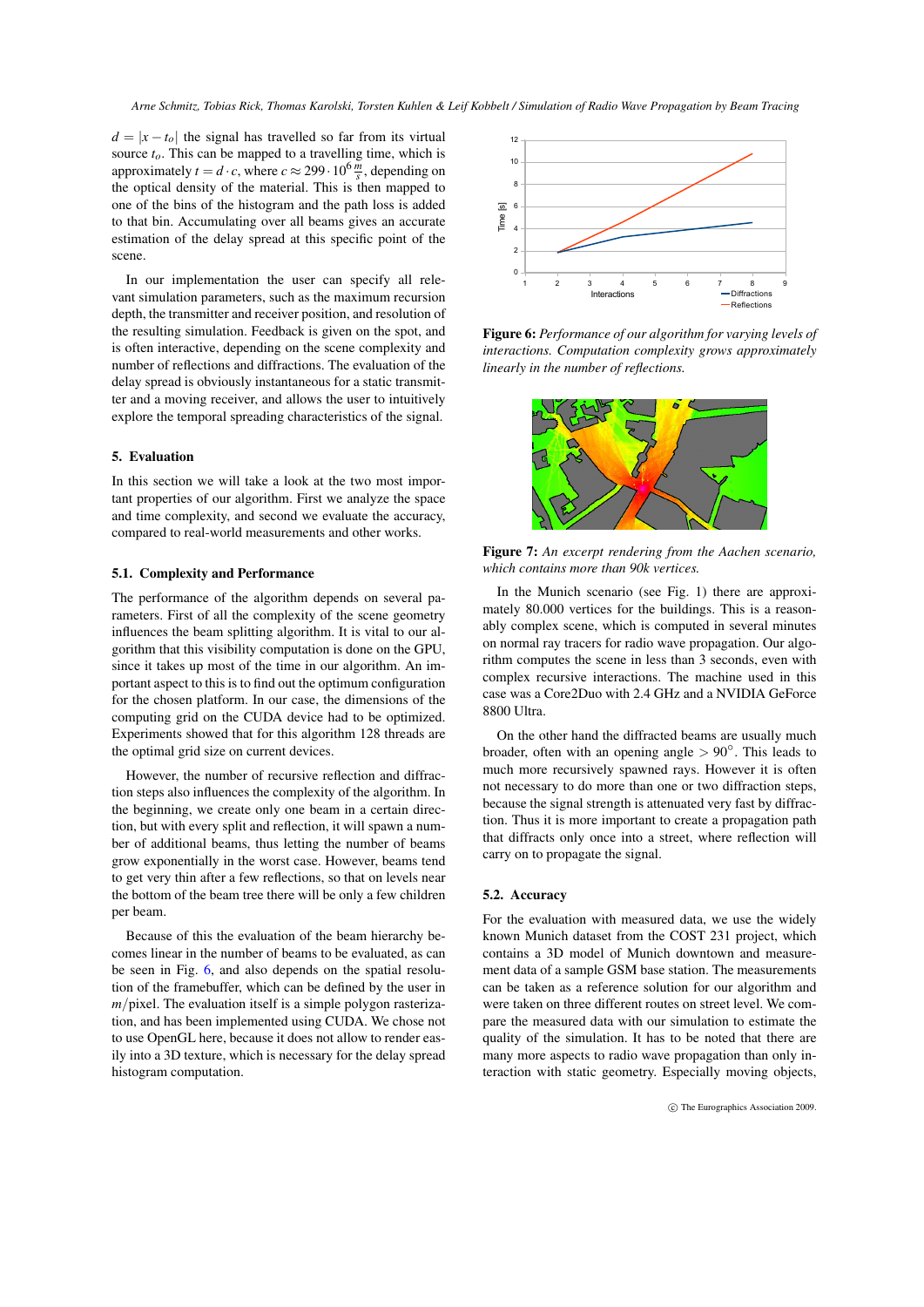*Arne Schmitz, Tobias Rick, Thomas Karolski, Torsten Kuhlen & Leif Kobbelt / Simulation of Radio Wave Propagation by Beam Tracing*



<span id="page-6-6"></span>Figure 8: *A plot showing the measured results (black) versus our simulation (red) for the downtown Munich scenario.*

like people or cars, or even the weather can add significant, time based noise to measurements. This will influence measurements drastically, so that most other works leave these aspects out of the simulation, and use stochastic methods to model these effects on top of the ray- or beam traced simulation. As a second scenario we use a model of the city of Aachen, containing about 90.000 vertices, covering the inner part of the city with more than one square kilometer in size, which shows the scalability of the algorithm (Fig. [7\)](#page-5-1).

In Fig. [8](#page-6-6) we show one of the route plots in black compared to our simulation in red. One can see that the overall shape of the curves match, which indicates that effects based on the scene geometry and its interaction with the radio waves are matched well by our algorithm. The higher level fluctuations in the measured signal most probably stem from dynamic effects which are not included in our algorithm. An example delay spread plot is shown in Fig. [9.](#page-6-7) Note the different spikes that are due to multiple reflections off of building walls. This will influence how well the receiver can decipher the transmitted signal, due to the resulting echos. A method to optimize the simulation by taking measured data into account is discussed by Schmitz et al. [\[SRK](#page-7-17)<sup>∗</sup> 09]. Figure 8.1 *plot showing the measured results (block)* versus  $\frac{8}{3}$ <br>
can also a new propagation in which *secured results (block)* versus Figure our simulation (red) for the downtown Munich scenario. ceriver like peop

The most common form of comparing radio wave propagation algorithms, is to compute the standard deviation of the errors between the simulation and the measurements. In Table [1](#page-7-18) we compare our method to three other state of the art works. Besides the timings and the accuracy it is also most important to compare the features of the simulation. Although Rick [\[RM07\]](#page-7-14) is able to run the Munich scenario at interactive rates, their method does not allow for the computation of reflections, and in turn the computation of an effective delay spread.

# 6. Conclusion

We have shown a fast and accurate algorithm that can simulate radio wave propagation in urban environments, in-



<span id="page-6-7"></span>Figure 9: *A simulated delay spread histogram for one receiver position in the Munich scenario. The multiple peaks represent different propagations paths, which arise due to reflection and diffraction.*

to reflection and diffraction, and predict the resulting delay spread.

As future work, we would like to implement a full 3D beam tracer and a form of parameter optimization, that allows the user to tune the simulation by taking sparse measurements of the scene into account.

# References

- <span id="page-6-1"></span>[CHCH06] CARR N. A., HOBEROCK J., CRANE K., HART J. C.: Fast gpu ray tracing of dynamic meshes using geometry images. In *GI '06: Proceedings of Graphics Interface 2006* (Toronto, Ont., Canada, Canada, 2006), Canadian Information Processing Society, pp. 203–209.
- <span id="page-6-5"></span>[CRR07] CATREIN D., REYER M., RICK T.: Accelerating radio wave propagation predictions by implementation on graphics hardware. In *Proc. IEEE Vehicular Technology Conference* (Dublin, Ireland, 2007), pp. 510–514.
- <span id="page-6-0"></span>[Dam99] DAMOSSO E. (Ed.): *COST Action 231: Digital mobile radio towards future generation systems, Final Report*. Office for Official Publications of the European Communities, Luxembourg, 1999.
- <span id="page-6-2"></span>[DSDD07] DACHSBACHER C., STAMMINGER M., DRETTAKIS G., DURAND F.: Implicit visibility and antiradiance for interactive global illumination. In *SIGGRAPH '07: ACM SIGGRAPH 2007 papers* (New York, NY, USA, 2007), ACM, p. 61.
- <span id="page-6-3"></span>[FMC99] FUNKHOUSER T., MIN P., CARLBOM I.: Realtime acoustic modeling for distributed virtual environments. In *SIGGRAPH '99: Proceedings of the 26th annual conference on Computer graphics and interactive techniques* (New York, NY, USA, 1999), ACM Press/Addison-Wesley Publishing Co., pp. 365–374.
- <span id="page-6-4"></span>[HH84] HECKBERT P. S., HANRAHAN P.: Beam tracing polygonal objects. In *SIGGRAPH '84: Proceedings of*

c The Eurographics Association 2009.